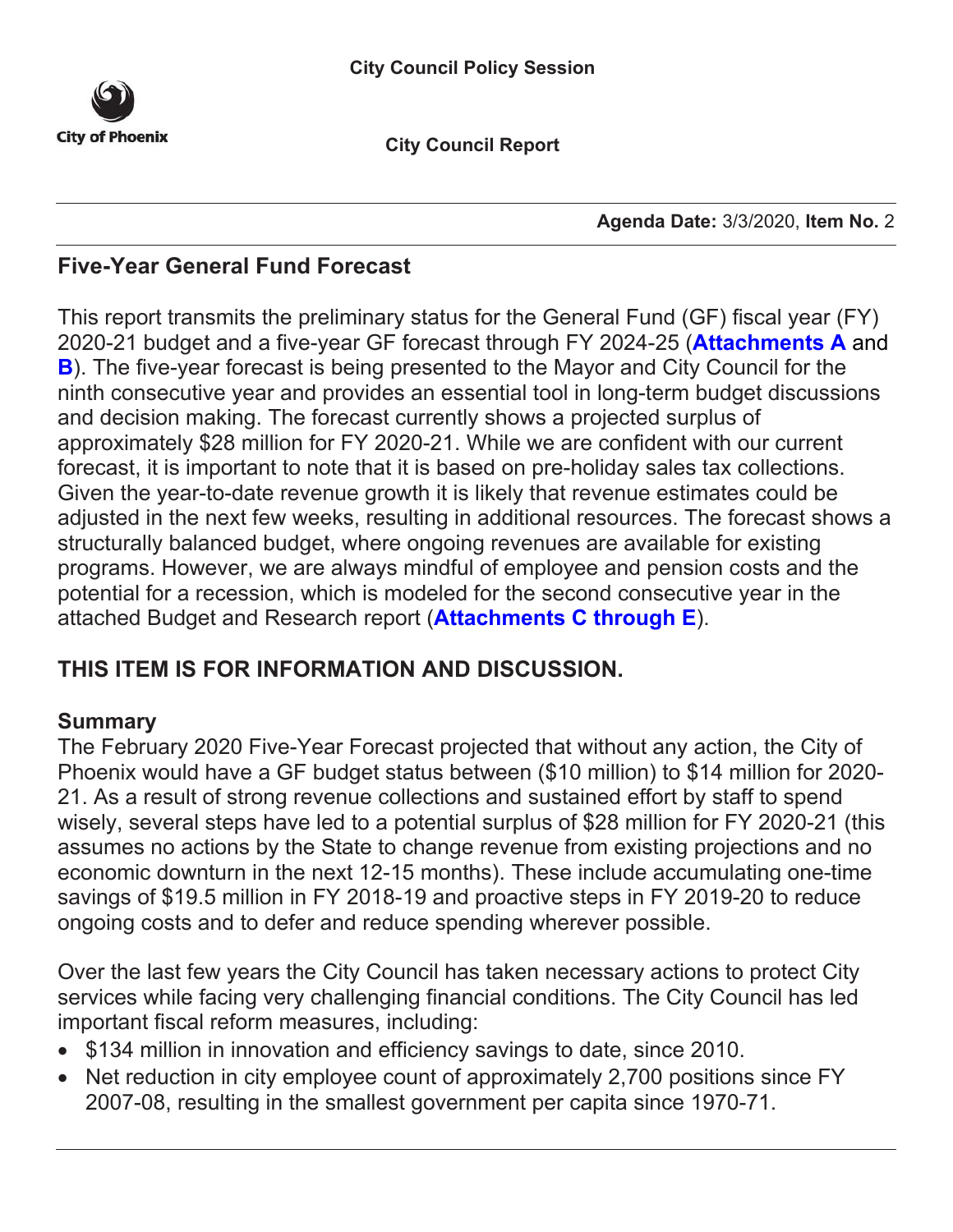- Consistently raising the contingency fund to its highest level in our history.
- Balancing the deficit in the Public Safety funds without sworn layoffs and the planned hiring of more than 425 Police Officers and 90 Firefighters between now and the end of FY 2020-21.
- Creating a Pension Reserve Fund which currently carries a balance of \$35 million that can only be used on Public Safety Pensions.

Through deliberate fiscal planning, early action and a strong economy, the projected funding gap for FY 2020-21 has been eliminated. Over the next few weeks, staff will continue to refine both revenue and expenditure estimates until we have a final status in March for the City Manager's Trial Budget.

# FY 2020-21

The preliminary expenditure estimates may change as cost estimates are further refined in the coming weeks; however at this time the preliminary FY 2020-21 GF expenditures to continue existing levels of service are projected to be \$1.438 billion. This compares to the adopted GF expenditure budget of \$1.393 billion for FY 2019-20. The increase accounts for Council priorities and previous commitments including:

- Negotiated \$27.6 million increase in employee compensation (\$16.6 million ongoing and \$11.0 one-time);
- Increased civilian (\$3 million) and sworn (\$13 million) pension costs; and
- Increased contingency to maintain a four percent reserve (approximately \$4 million).

Combined GF civilian (COPERS) and sworn (PSPRS) pension costs are expected to increase by approximately \$16 million as compared to the FY 2019-20 budget. These increases are largely driven by reduced plan earnings and unrealized projected payroll growth. COPERS costs account for approximately \$3 million or 19 percent of the increase. PSPRS pension costs account for approximately \$13 million or 81 percent of the total increase. If a 20-year amortization period were used for PSPRS (instead of the adopted 25-year period), the projected GF public safety pension costs would increase by approximately \$30 million this year and \$36 million next year. This would have not only eliminated our projected \$28 million surplus, but would have also increased the likelihood for projected deficits throughout the forecast period.

As the five-year forecast shows, pension costs, particularly PSPRS, will continue to add significant pressure to the GF budget going forward. However, the pension reform measures for COPERS and PSPRS adopted by the State Legislature, City Council and Phoenix voters mean these short-term increases are anticipated to slow over time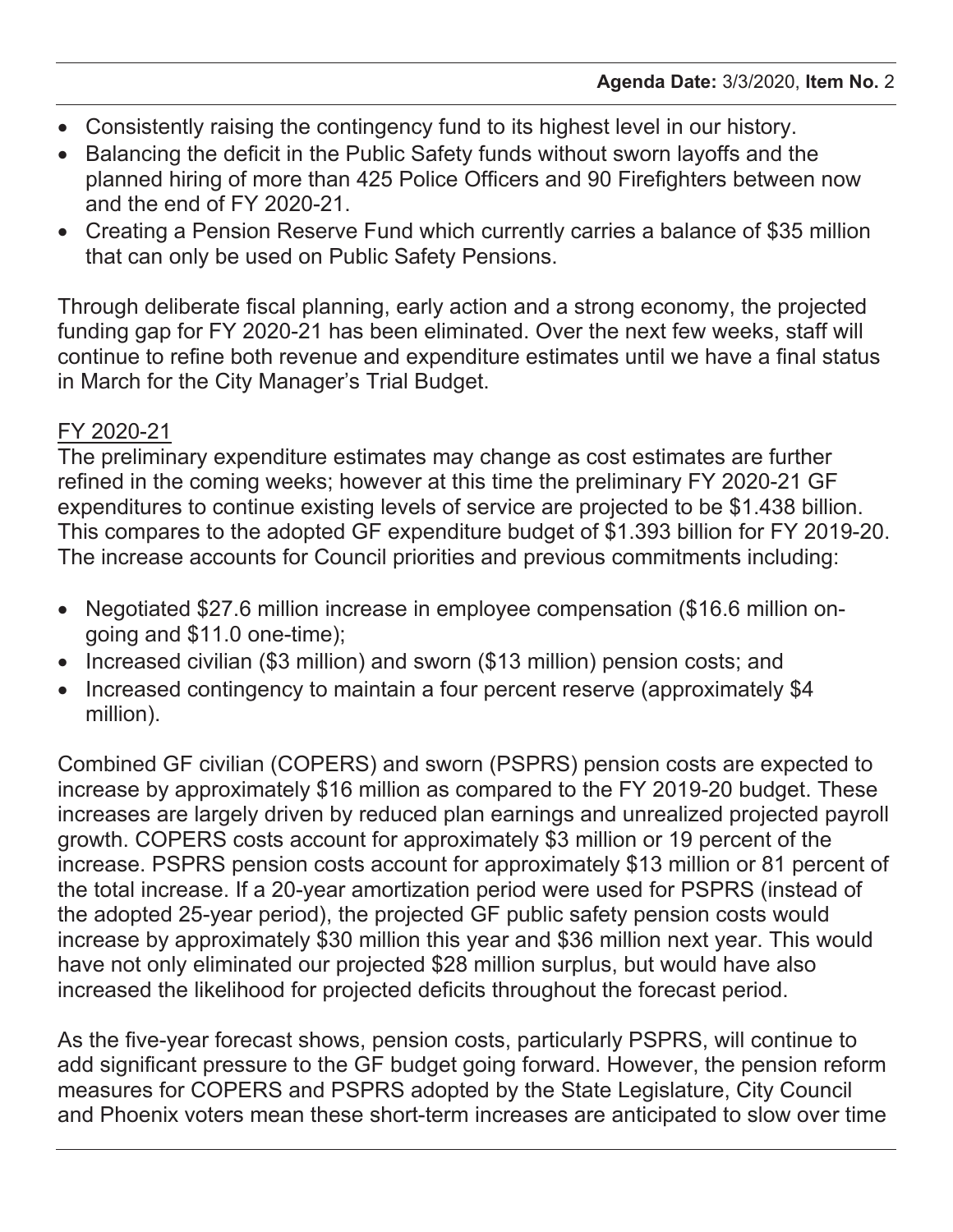and are expected to result in significant savings over the next two decades.

There are also other cost increases not within our control including:

- State charges for the implementation of Transaction Privilege Tax (TPT) reform are expected to increase from approximately \$4.4 million this year to \$4.9 million in FY 2020-21.
- The jail per diem rates charged by the Maricopa County Sheriff's Office (MCSO) for the incarceration of Phoenix prisoners will result in an increase of approximately \$1.0 million in FY 2020-21. Next year's booking rate is \$396.98 per inmate, an increase of 8.3 percent, and the housing rate is \$102.55 per day, a decrease of 2.5 percent. Staff from Police, Law and the Municipal Court are working to identify creative solutions to reduce city jail costs. Staff also continue to engage Maricopa County and the Sheriff's Office on cost containment measures.

Overall, non-pension operating expenditures (not including Pay-As-You-Go and vehicles) have been planned and manageable, increasing by \$28 million (or 2.7 percent) of which \$27.6 million is tied to negotiated employee compensation.

# FY 2021-22 and Beyond

This year's forecast illustrates very similiar results to last year's forecast. The baseline (midpoint) forecast for each year with the exception of FY 2021-22 reflects a balanced budget. As we look ahead the areas of concern for the GF budget are service costs, service levels, capital needs, and revenue. Service costs include employee compensation levels, use of technology and other ways to do our existing work more efficiently, and capital needs. Service levels involve the amount of services, hours and the number of facilities we keep open to serve the public. Revenues consider taxes, fees, economic growth, and the impact that the 2020 Census may have on the City's relative population share. The current forecast assumes no changes to existing labor contracts or service levels. It does, however, assume any surplus is incorporated into the subsequent years' expenditures, whether in labor costs, added services, setasides, or other uses of the funds. The current labor contracts expire at the end of next fiscal year (June 2021) and contract negotiations will begin in December 2020. Any changes to these contracts will impact FY 2021-22 and beyond.

The Phoenix City Charter requires a balanced budget each year. On March 17, a balanced City Manager's Trial Budget will be presented for Council and Community discussion along with the Preliminary Five-Year Capital Improvement Program (CIP). The CIP budget will present options for debt service payments and one-time capital requests. Community Budget Hearings will begin in April (**[Attachment F](#page-16-0)**).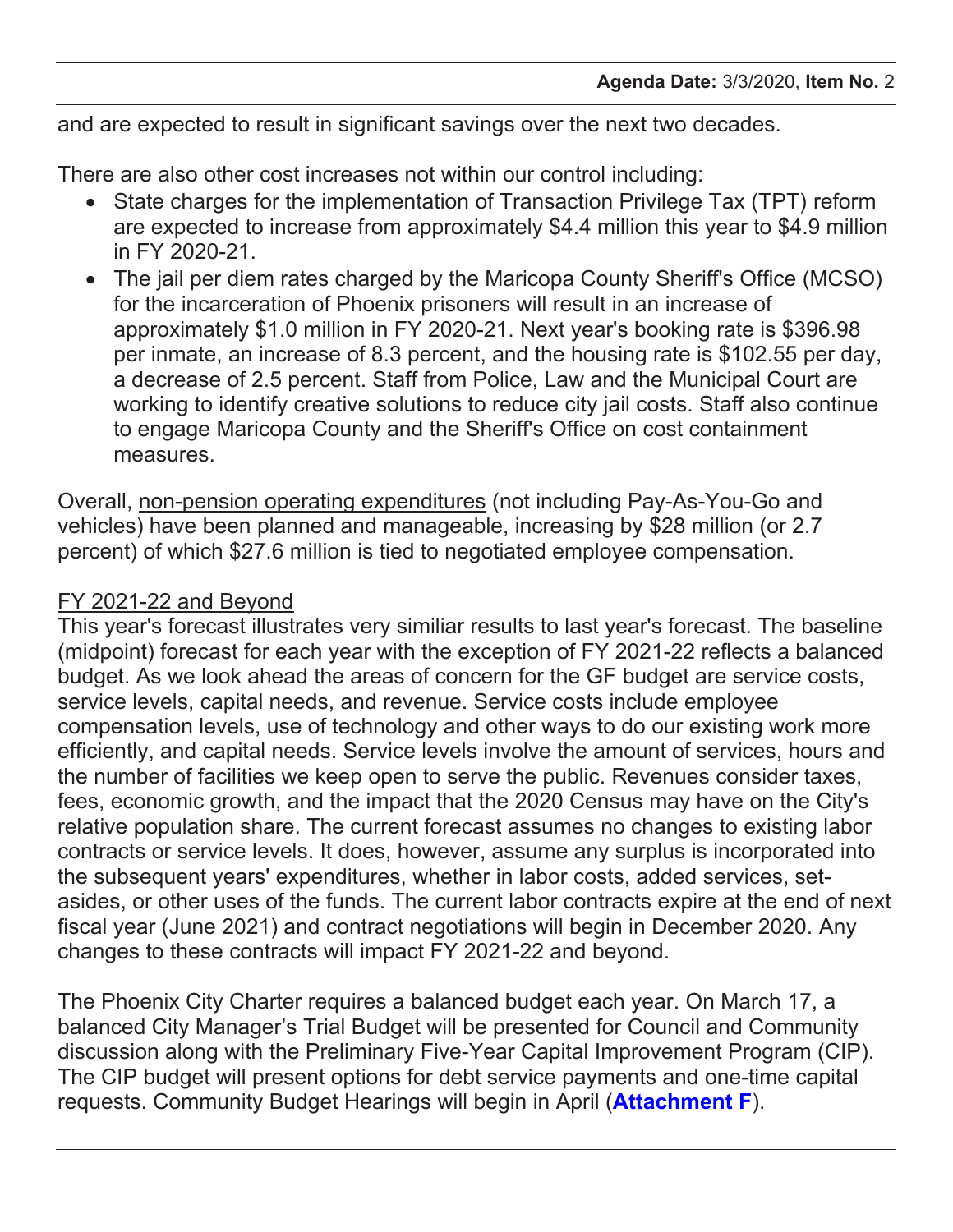### **Responsible Department**

This item is submitted by City Manager Ed Zuercher and the Budget and Research Department.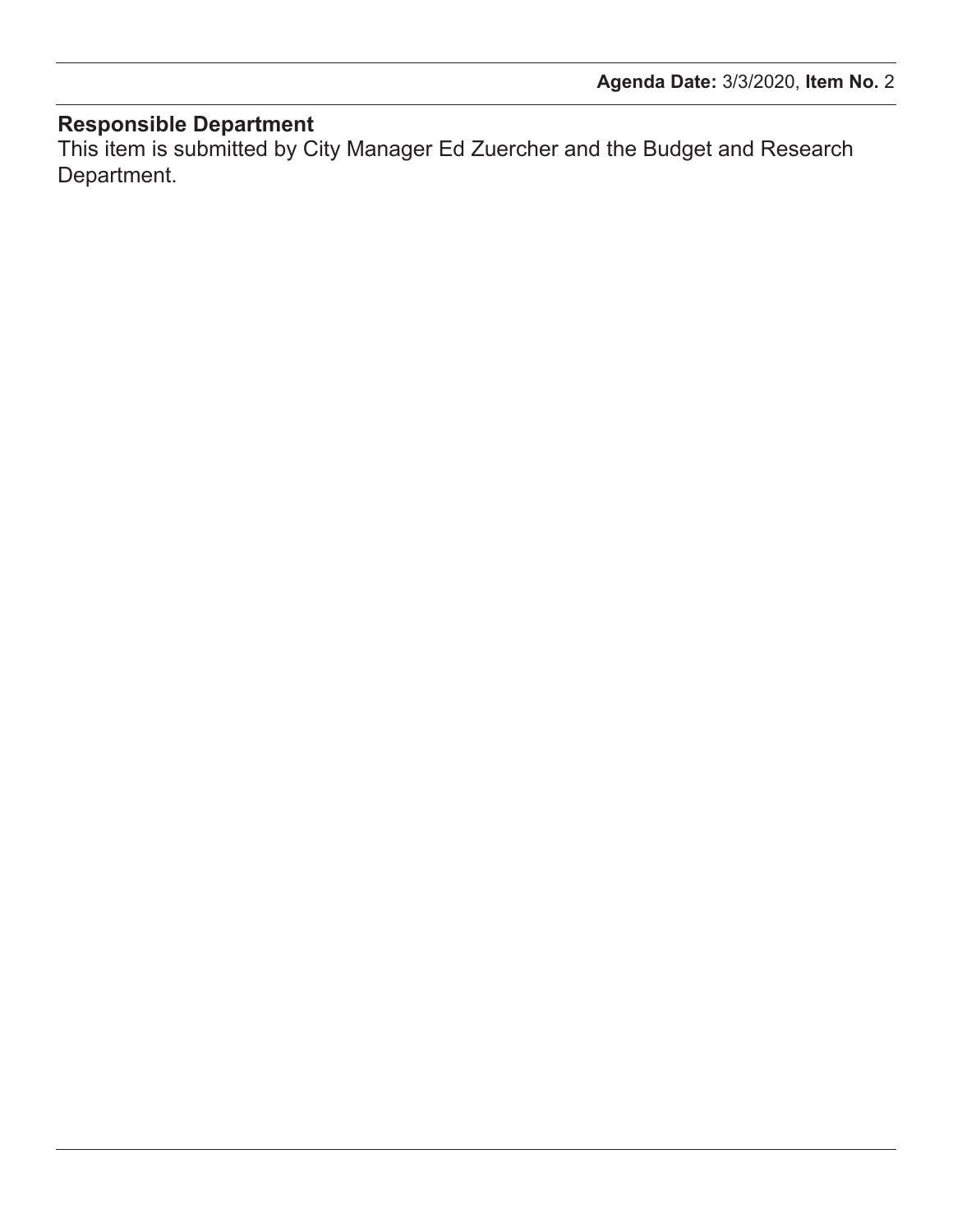

## **RESEARCH REPORT BUDGET AND RESEARCH DEPARTMENT**

B.R. REPORT NUMBER **2020-05**

DATE ISSUED March 3, 2020

### TO: **ED ZUERCHER** CITY MANAGER

FOR THE BUDGET AND RESEARCH DIRECTOR BY: **JEFF BARTON** BUDGET AND RESEARCH DIRECTOR

**SUBJECT** 

# **FIVE-YEAR FORECAST AND PRELIMINARY GENERAL FUND STATUS FOR FY 2020-21**

### **BACKGROUND**

Development and presentation of the five-year forecast is an important step in the City's budget process. Evaluating projected available resources and identifying potential ongoing budget surpluses or funding gaps will allow City Management and Council to develop strategic plans to ensure the continuation of city operations and optimize services to the community.

The Five-Year Forecast estimates future revenues and expenditures of the General Fund for the current fiscal year through fiscal year 2024-25. The purpose of this forecast is to identify key trends in revenues and expenditures and to provide information about the financial landscape anticipated over the next few years. The information contained in this forecast is based on data available through January 2020.

The General Fund five-year forecast (**[Attachment](#page-8-0) A**) is provided to the City Council and the community for consideration and provides city policy-makers:

- A strategic financial management best practice
- A framework for strategic decision-making
- The opportunity to make policy changes to maximize city resources and service delivery
- x A roadmap to continued fiscal health and award-winning budgetary and financial reporting

The forecast is not an official policy or legal budget document and does not enact any budgetary allocations. The forecast is also not intended to set or precisely predict future revenues or expenditures. Rather, the forecast presents current estimates based on several economic and financial assumptions of the future direction and ranges of growth rates for both resources and expenditures. The economic, revenue, and expenditures assumptions are provided in **[Attachment B](#page-9-0)**.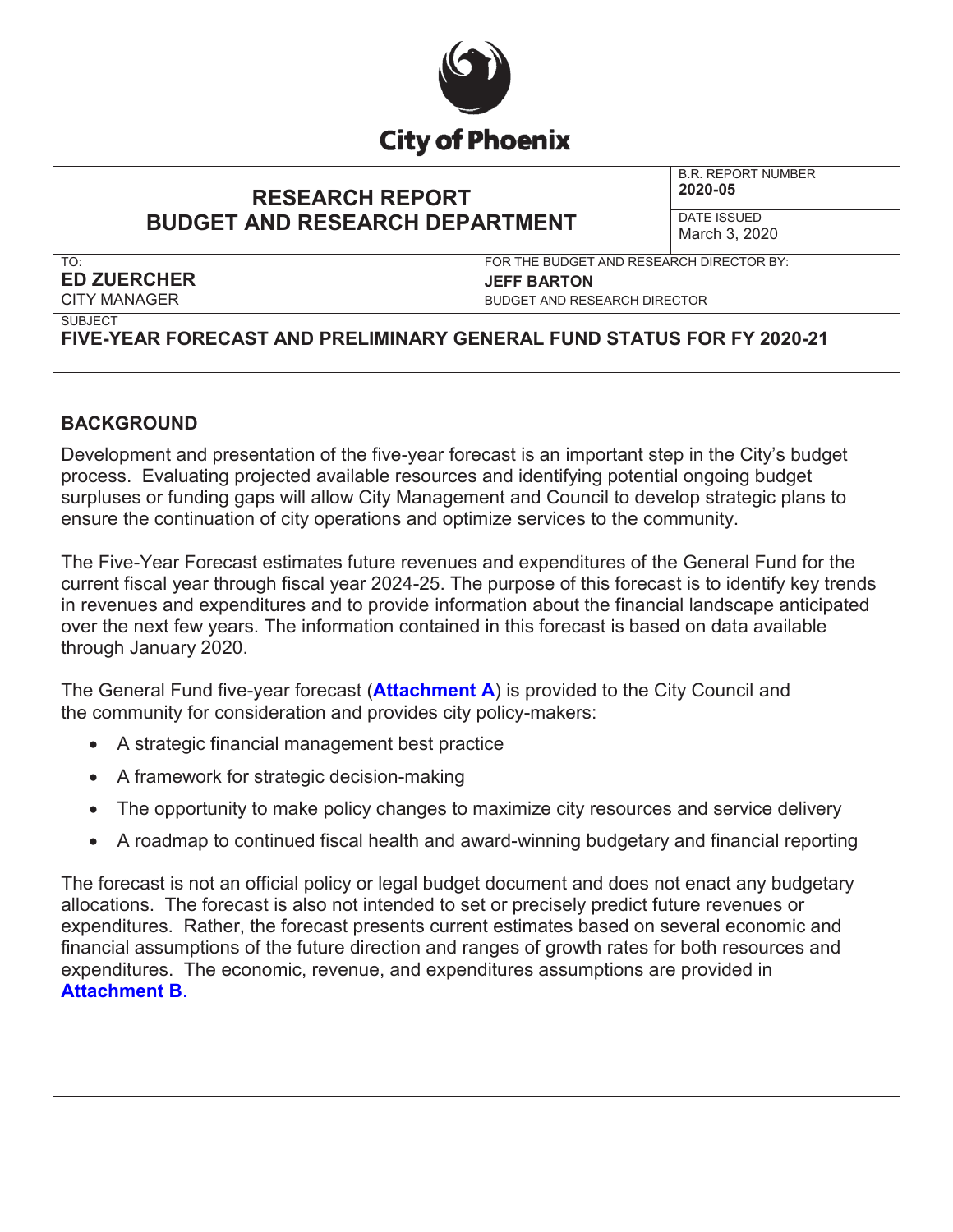The forecast is built on several assumptions outlined in **Attachment B** regarding:

- The national, state and local economy
- Population and job growth
- Revenue growth
- Impacts of anticipated increasing pension liabilities
- Cost management practices
- Future year expenses

All of these factors are subject to change and are detailed further in this report.

Projecting future available resources and expenses over multiple years is complex and involves several assumptions concerning how revenue and expenditures will grow over time. In order to model potential future budgetary scenarios under varying economic conditions, a range is provided for resources and expenditures. The differences between the upper and lower ends of the ranges increase in the later years of the forecast reflecting additional economic uncertainty. The top of each range represents the "optimistic" forecast, while the bottom of the range represents the "pessimistic" forecast. All of the ranges are based upon the assumptions described in this report.

It is important to note, if any of these assumptions as described were to change or modeled differently, the ranges of amounts presented in the forecast would need to be revised. Unexpected economic shocks, recessions, legislative mandates or other risks to the forecast can also adversely affect projections.

Additionally, even slight variances in the revenue and expenditure growth rates in the initial years of the forecast result in substantial changes to the later years due to the compounding effect of the changes. For example, a variance in revenue growth in FY 2020-21 of only 1%, can result in a variance of \$12.8 million to the ending balance, which would impact the ending fund balances in the subsequent forecast years. Long term forecasts become less reliable the further they are from development because of the many underlying assumptions subject to frequent fluctuations.

Projections are formulated in the first six months of the fiscal year and are based on a current projection of where staff believes resources and expenditures will be for the current fiscal year and the subsequent five years. In order to create the most reliable revenue and expenditure projections, staff relies on several economic sources, months of actual collections and extensive technical reviews before recommending estimates to City management and ultimately the City Council for final consideration.

It has been more than ten years since the end of the last recession. According to the National Bureau of Economic Research, the U.S. is in its longest economic expansion in history, breaking the record of 120 months of economic growth. Although the economy continues to grow, there are still risks that could derail the longest expansion ever. To better prepare the City for future challenges, "Stress testing" scenarios for moderate and severe recessions are included in this report (**[Attachment C,](#page-13-0) [D](#page-14-0)**  and **[E](#page-15-0)**).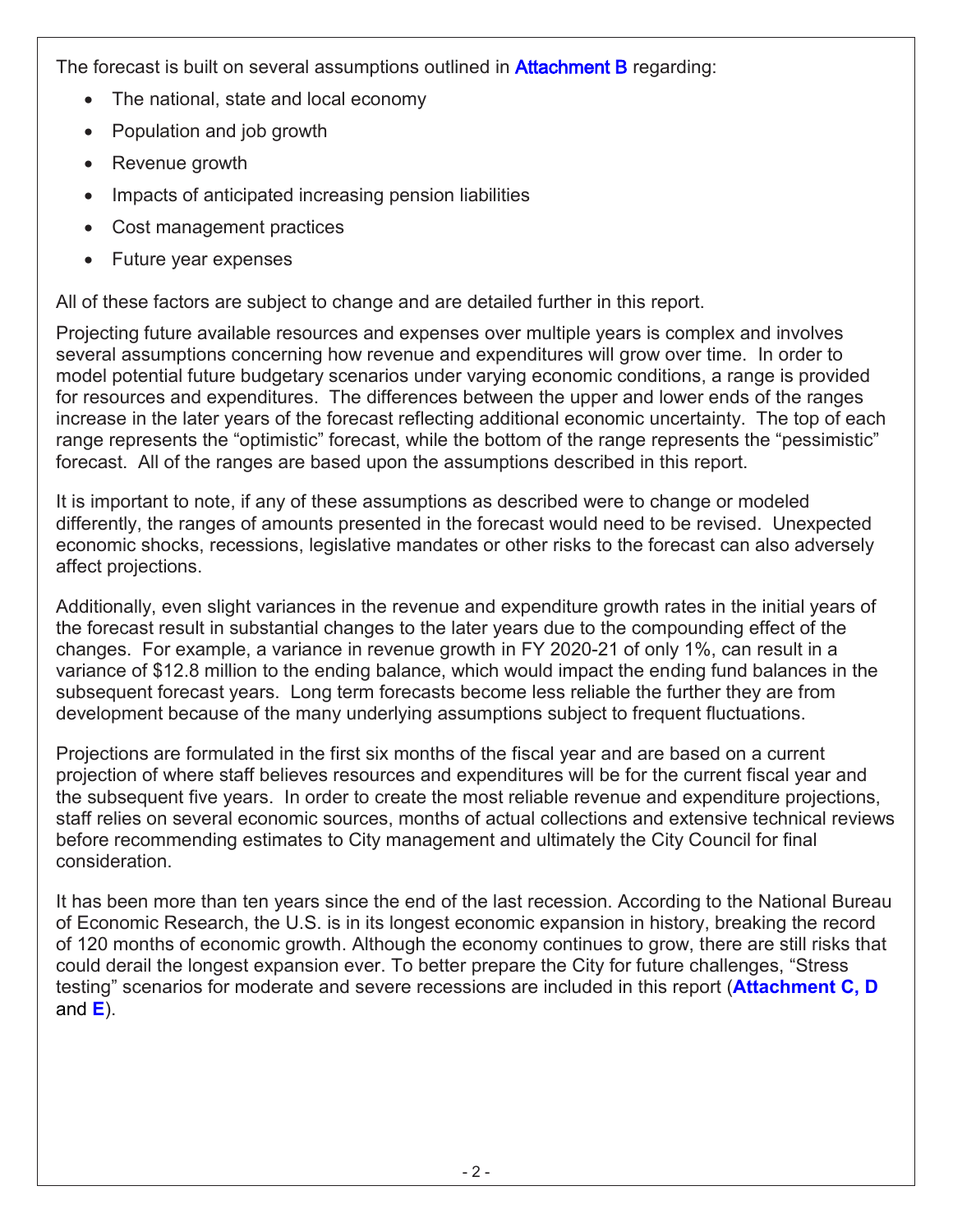### **OTHER INFORMATION**

It is important to note that the preliminary FY 2020-21 budget is based on existing state-shared revenue models and statutory obligations. Any changes to state shared revenue formulas or other revenue sources proposed in the Governor's budget or in legislative bills that would impact the GF budget are not reflected and would need to be addressed, if adopted by the State.

## **Preliminary Status of 2020-21 General Fund Budget**

|                                       | 2020-21<br><b>Preliminary</b><br><b>Estimate</b> | 2020-21<br><b>Preliminary</b><br><b>Projected Annual</b> |
|---------------------------------------|--------------------------------------------------|----------------------------------------------------------|
| <b>GF Resource Category</b>           | (in millions)                                    | <b>Growth Rate %</b>                                     |
| <b>Local Sales &amp; Excise Taxes</b> | \$533                                            | 4.2%                                                     |
| State-Shared Revenue <sup>1</sup>     | \$496                                            | 7.8%                                                     |
| Primary Property Tax <sup>2</sup>     | \$180                                            | 5.3%                                                     |
| User Fees and Other                   | \$141                                            | 1.4%                                                     |
| Beginning Balance <sup>3</sup>        | \$103                                            | N/A                                                      |
| Transfers/Recoveries <sup>3</sup>     | \$13                                             | N/A                                                      |
| <b>Total GF Resources</b>             | \$1,466                                          | 2.9%                                                     |

2020-21 Resources- The chart below shows the preliminary resources projection:

<sup>1</sup> This does not reflect any impact to State-Shared Revenue resulting from the FY 2020-21 State budget, nor legislative changes that have recently been proposed or discussed during the current legislative session.

<sup>2</sup> Assumes the continuation of City Council's adopted policy to maximize the primary levy in order to preserve GF services. Any deviation from this policy would require an ongoing reduction to GF programs.

<sup>3</sup> Estimates for beginning balance and transfers/recoveries are not derived from annual growth rate projections or broader economic factors.

*Revenue Forecasting Model*- In the fall of 2014, Budget and Research consulted with the University of Arizona's Eller College of Management, Economic and Business Research Center (EBRC) to enhance the City's sales tax revenue forecasting process. Dr. George Hammond, EBRC Director, and Dr. Alberta Charney, Senior Research Economist, spent several months working with City staff to develop an enhanced econometric sales tax forecasting model for all categories of City and State sales tax. In the Summer of 2017, staff worked with EBRC to update the tax forecasting model. The EBRC leads the State of Arizona Forecasting Project, which provides in-depth economic forecast analysis and databases on a subscription basis to businesses, organizations, and government via membership. The additional consulting with Drs. Hammond and Charney has provided the City with solid, independent economic and statistical expertise used to develop a statistically valid forecasting model specifically for the City of Phoenix. The projected growth rates in each category of sales tax for the FY 2020-21 estimate and five-year forecast are based on projections developed with the enhanced econometric forecasting model.

2020-21 Expenditures- The preliminary expenditure estimates may change as cost estimates are further refined in the coming weeks. At this time, the preliminary FY 2020-21 General Fund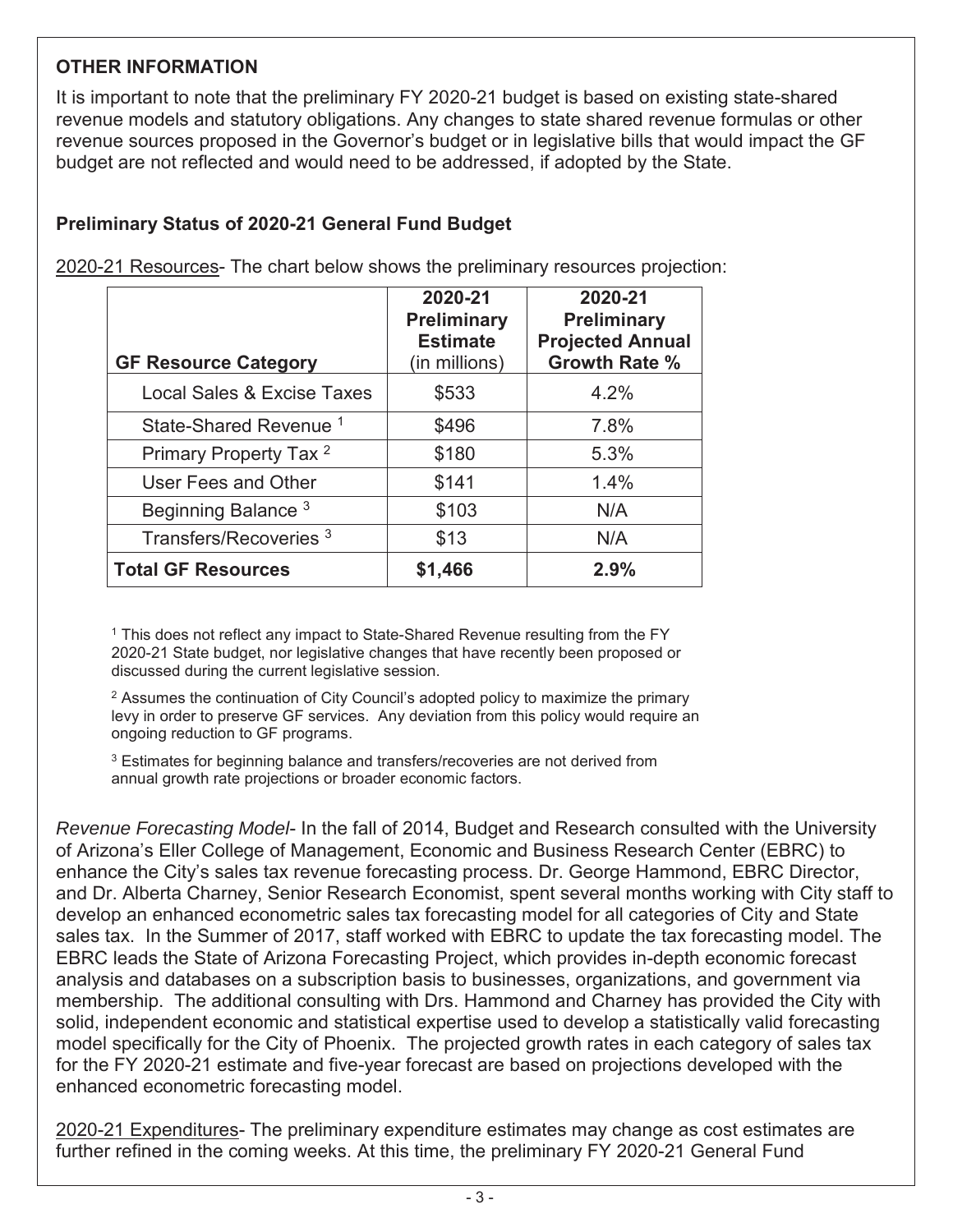expenditures are projected to be \$1.438 billion. Comparing to the adopted GF expenditure budget of \$1.394 billion for FY 2019-20, the increase is primarily due to increase in employee compensation and additional expenditures for pension.

*Pension Costs* - Expected changes in COPERS and PSPRS pension costs are as follows:

- x COPERS: GF pension costs in COPERS are expected to increase by about \$3 million as compared to the current year budget. The overall trend in COPERS pension cost has been driven by recent actuarial changes, plan earnings, and payroll growth.
- PSPRS: The GF costs for sworn Police and Fire are expected to increase by about \$13 million compared to the current year budget. The primary factors contributing to the growth over the current year budget are recent actuarial changes, plan earnings, and changes to the payroll base. The overall trend in sworn Police and Fire pension cost has also been impacted by repealed pension reform measures from the Fields and Hall State Supreme Court decisions, and to some extent pension reform. As the five-year forecast shows, rising pension costs will add significant pressure to the GF budget going forward. However, the pension reform measures enacted by the City Council and approved by Phoenix voters mean these short-term increases are anticipated to slow over time and are expected to result in significant savings over the next two decades.

*Contingency* – The contingency fund is assumed to increase from \$55 million to \$59 million in FY 2020-21, remaining on track to grow to recommended levels. The growth in the contingency fund reflects an increase of \$4 million per year from FY 2020-21 to FY 2024-25. FY 2020-21 also reflects a one-time set-aside of \$0.3 million for Police to begin implementing National Police Foundation recommendations.

Detailed preliminary estimates with multiple year-to-year comparisons are included in the Zero-Based [Budget Inventory of Programs d](https://www.phoenix.gov/budgetsite/budget-books/2019-20CitywideInventoryOfPrograms.pdf)ocument, which was presented to the Council on February 4, 2020 and is available online at **phoenix.gov/budget**. Revenue and expense estimates continue to be developed, and more definitive estimates will be presented along with the City Manager's Trial Budget in March.

### **RECOMMENDATION**

The General Fund preliminary 2020-21 budget status and Five-Year Forecast are provided for information and discussion.

### **ATTACHMENTS**

Attachment A- [Five-Year General Fund](#page-8-0) Forecast

- Attachment B- [Forecast Assumption](#page-9-0)
- Attachment C- [Background, Methodology](#page-13-0) and Assumptions for Stress Testing

Attachment D- Stress Testing [for Moderate Recession Scenario](#page-14-0)

Attachment E- Stress Testing [for Severe Recession Scenario](#page-15-0)

Attachment F- [Locations for 2020-21](#page-16-0) Community Budget Hearings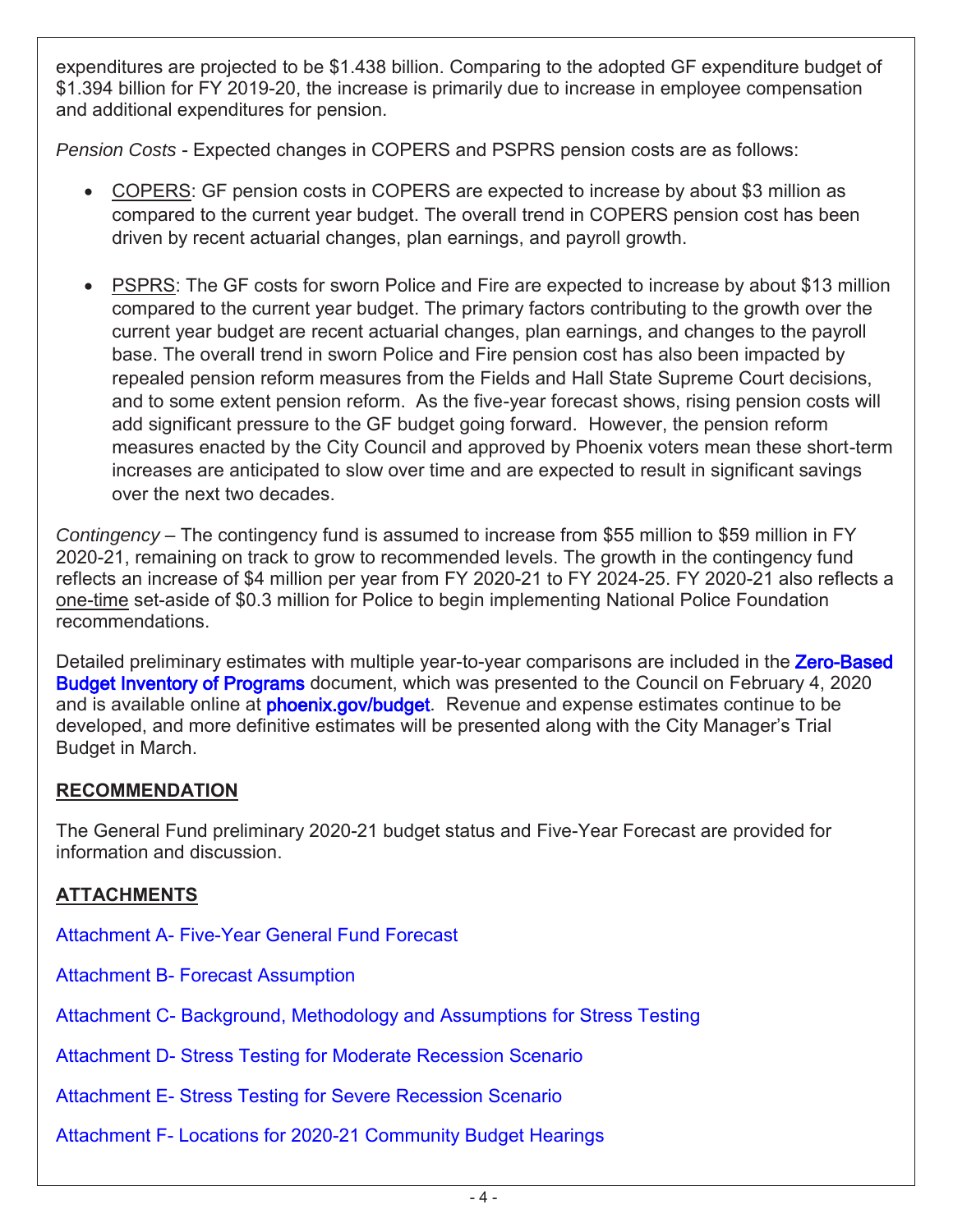<span id="page-8-0"></span>

| <b>ATTACHMENT A</b><br>5-Year General Fund Forecast (\$Millions) |                    |                        |                                   |                   |                   |                   |
|------------------------------------------------------------------|--------------------|------------------------|-----------------------------------|-------------------|-------------------|-------------------|
|                                                                  | 2019-20<br>2020-21 |                        | <b>For Planning Purposes Only</b> |                   |                   |                   |
|                                                                  | <b>Adopted</b>     | Preliminary            | 2021-22                           | 2022-23           | 2023-24           | 2024-25           |
|                                                                  | <b>Budget</b>      | <b>Budget Estimate</b> | <b>Forecast</b>                   | <b>Forecast</b>   | <b>Forecast</b>   | Forecast          |
| <b>Resources</b>                                                 |                    |                        |                                   |                   |                   |                   |
| <b>Local Taxes</b>                                               | \$506              | \$533                  | $$551 - $559$                     | $$571 - $588$     | $$588 - $615$     | $$609 - $647$     |
| <b>State Shared Revenues</b>                                     | 463                | 496                    | $509 - 516$                       | $529 - 545$       | 547 - 572         | $569 - 605$       |
| <b>Primary Property Tax</b>                                      | 171                | 180                    | 189 - 192                         | 197 - 202         | $202 - 212$       | $209 - 222$       |
| User Fees and Other                                              | 133                | 141                    | 143 - 145                         | 145 - 150         | 148 - 155         | $150 - 160$       |
| Other (Carryover Balance, Transfers, Recoveries)                 | 73                 | 61                     | 17                                | 20                | 25                | 40                |
| Unused Contingency from Prior Year                               | 48                 | 55                     | 59                                | 63                | 67                | 71                |
| <b>Total Resources</b>                                           | \$1,394            | \$1,466                | $$1,468 - $1,488$                 | $$1,525 - $1,568$ | $$1,577 - $1,646$ | $$1,648 - $1,745$ |
| <b>Expenditures</b>                                              |                    |                        |                                   |                   |                   |                   |
| <b>Operating Expenditures</b>                                    | \$985              | \$1.012                | $$1,047 - $1,041$                 | $$1,071 - $1,064$ | $$1,123 - $1,115$ | $$1,172 - $1,163$ |
| <b>Civilian Pension</b>                                          | 89                 | 92                     | 93                                | 95                | 98                | 100               |
| Sworn Public Safety Pension                                      | 223                | 236                    | 244                               | 255               | 265               | 275               |
| Contingency                                                      | 55                 | 59                     | 63                                | 67                | 71                | 75                |
| Set-Asides                                                       | 3                  |                        |                                   |                   |                   |                   |
| Pay-As-You-Go Capital (Includes Technology Plan)                 | 19                 | 19                     | 19                                | 18                | 18                | 18                |
| <b>Minimum Vehicles</b>                                          | 20                 | 20                     | 20                                | 20                | 20                | 20                |
| <b>Total Expenditures</b>                                        | \$1,394            | \$1,438                | $$1,486 - $1,480$                 | $$1,526 - $1,519$ | $$1,595 - $1,587$ | $$1,660 - $1,651$ |
| <b>PROJECTED (DEFICIT)/SURPLUS:</b>                              | \$ -               | \$28                   | $$(18) - $8$                      | $$(1) - $49$      | $$(18) - $59$     | $$(12) - $94$     |

\* The forecast assumes modest revenue growth with no recession, no fee increases or decreases and no new revenue sources.

\* No changes to current revenue base as provided in state and city laws or to state shared revenue formulas.

\* Relative population share used in calculating state shared revenues in 2020-21 was based on the 2018 Census Bureau Population Estimate. It was projected to remain flat throughout the forecast period. The actual share will change annually based on Census Bureau Population Estimates and the 2021-22 share will be impacted by the 2020 Decennial Census.

#### **Other Forecast Notes:**

\* Ranges provided for revenues and operating expenditures. Upper & lower ends of ranges increase slightly in later years of forecast reflecting additional economic uncertainty in the later years.

\* Ranges include pessimistic and optimistic scenario within assumptions provided by the primary sources of economic information mentioned in this report.

\* When a baseline deficit or surplus is projected, the next year's operating expenses are assumed to be decreased or increased by the baseline deficit/surplus amount prior to applying the assumed annual projected growth rate, as the City is required by Charter to balance the budget each year.

### **Key Resource Forecast Assumptions: Key Expenditure Forecast Assumptions:**

\* The contingency fund increases annually \$4M through the forecast period.

\* Includes no additional future funding for program enhancements, unfunded mandates, expiring grants, etc.

\* 2020-21 employee costs based on projections under the current Council-adopted pay plan ordinance and employee contracts. No assumptions have been made concerning future labor contract negotiations. Pension costs based on required and projected contribution rates provided by the respective pension system actuaries.

\* Non-personnel related expenditures for 2021-22 and beyond assumes expenditure growth is in line with recent historical averages.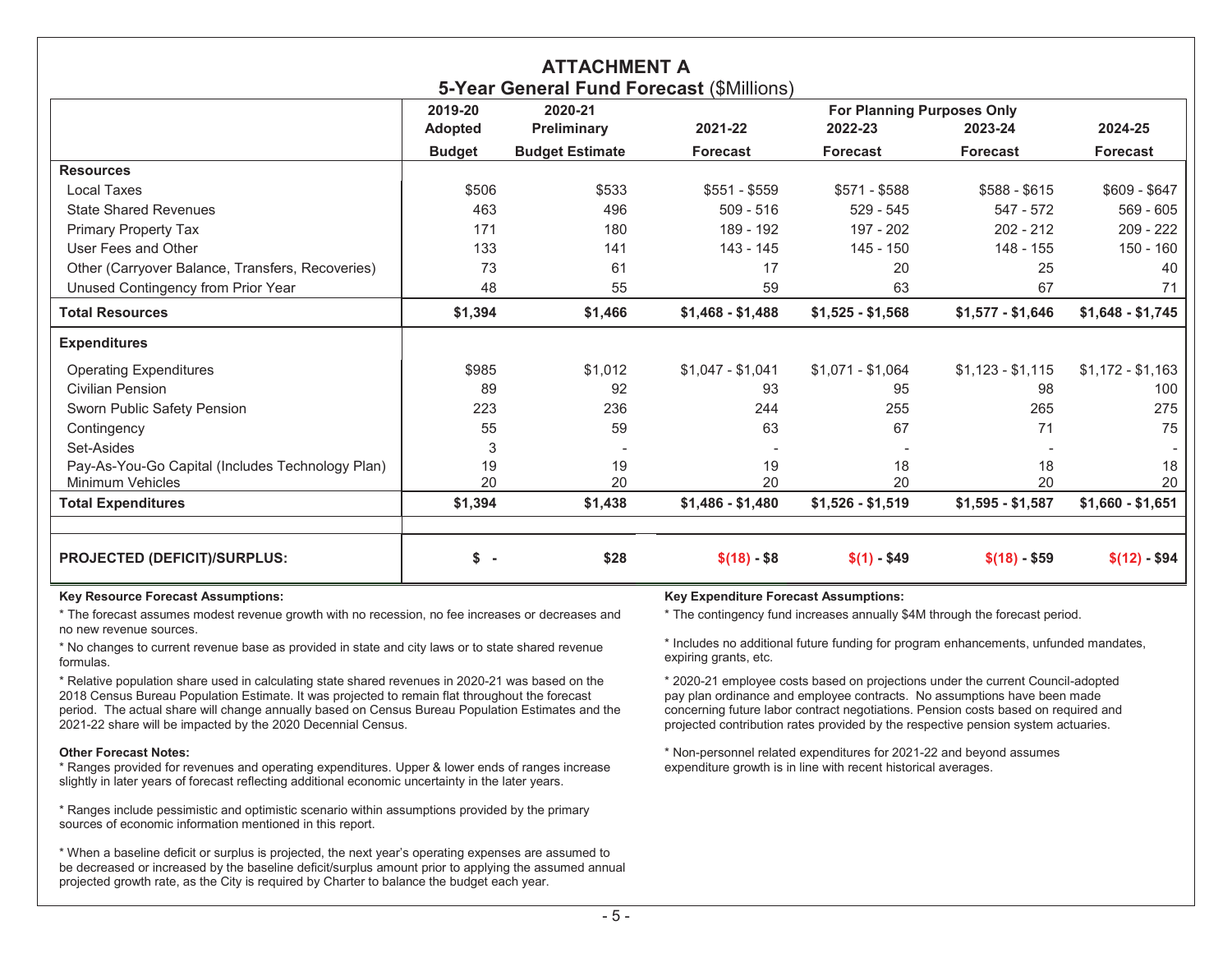# **ATTACHMENT B**

### **Forecast Assumptions**

<span id="page-9-0"></span>**Economic Sources** - Budget and Research staff relies on several different sources for economic data and forecasts to assist with developing revenue and expenditure projections.

The list below includes the primary sources of information:

- State Finance Advisory Committee (FAC) which includes several economists and finance professionals from the private and public sectors
- State Joint Legislative Budget Committee (JLBC)
- University of Arizona (U of A), Economic Business Research Center
- Global Insight, IHS
- Arizona State University (ASU) WP Carey School of Business, and Western Blue Chip
- Arizona Department of Administration (ADOA) Employment and Population Statistics Office
- JP Morgan Chase Economic Outlook Center
- Blue Chip Economic Indicators National Level
- U.S. Bureau of Labor Statistics
- U.S. Census Bureau
- Phoenix Business Journal
- University of Arizona (U of A) Forecasting Project  $-$  A community-sponsored research program within the Economic and Business Research Center providing project members with economic forecasts for Arizona, the Phoenix-Mesa metro area, and the Tucson metro area. City staff attends the Forecasting Project quarterly meetings and receives quarterly reports and data/projections used to assist in developing our forecasts. Forecasting Project data relies on Global Insight, IHS which is a well-known economics organization that provides comprehensive economic and financial information. The data from this project is incorporated into an econometric software program used to forecast sales tax.

### Economic Outlook

The consensus from these trusted sources is Arizona and the Phoenix Metro area are on pace to post another year of solid growth. Despite political and policy uncertainties, they predict the state's economy will continue to expand albeit at a slower pace. It is worth noting that since 1945, the average length of a U.S. economic expansion has been approximately 5 years and the longest has been 10 years. The current expansion has broken the record and become the longest one in U.S. history since the global financial crisis. With sustained job gains, low unemployment rate, and high consumer confidence, the concerns of recession are easing. However, there are still some notable risks (trade disputes, an inverted yield curve, slow growth in China and Europe, and the coronavirus outbreak) that may end the U.S. economic expansion at some point within the forecast range.

At the national level, the National Blue Chip of Economic Indicators forecast GDP growth of 1.9% in 2020, which indicates a relative slow (2.3% in 2019) but steady growth path through next year (Blue Chip Economic Indicators, Vol. 45, No. 1 January 2020). Driving the slowdown are weakening global growth, softening consumer spending, tariff and trade uncertainty, and approaching capacity constraints.

Arizona remains among the leading growth states and the growth is expected to continue in 2020. State job growth hit 2.5% over-the-year in the third quarter of 2019, which comfortably outpaced the nation at 1.5%. Arizona is a leader in diverse industrials ranging from construction to manufacturing to health care and professional services. Although economic performance in Arizona is forecast to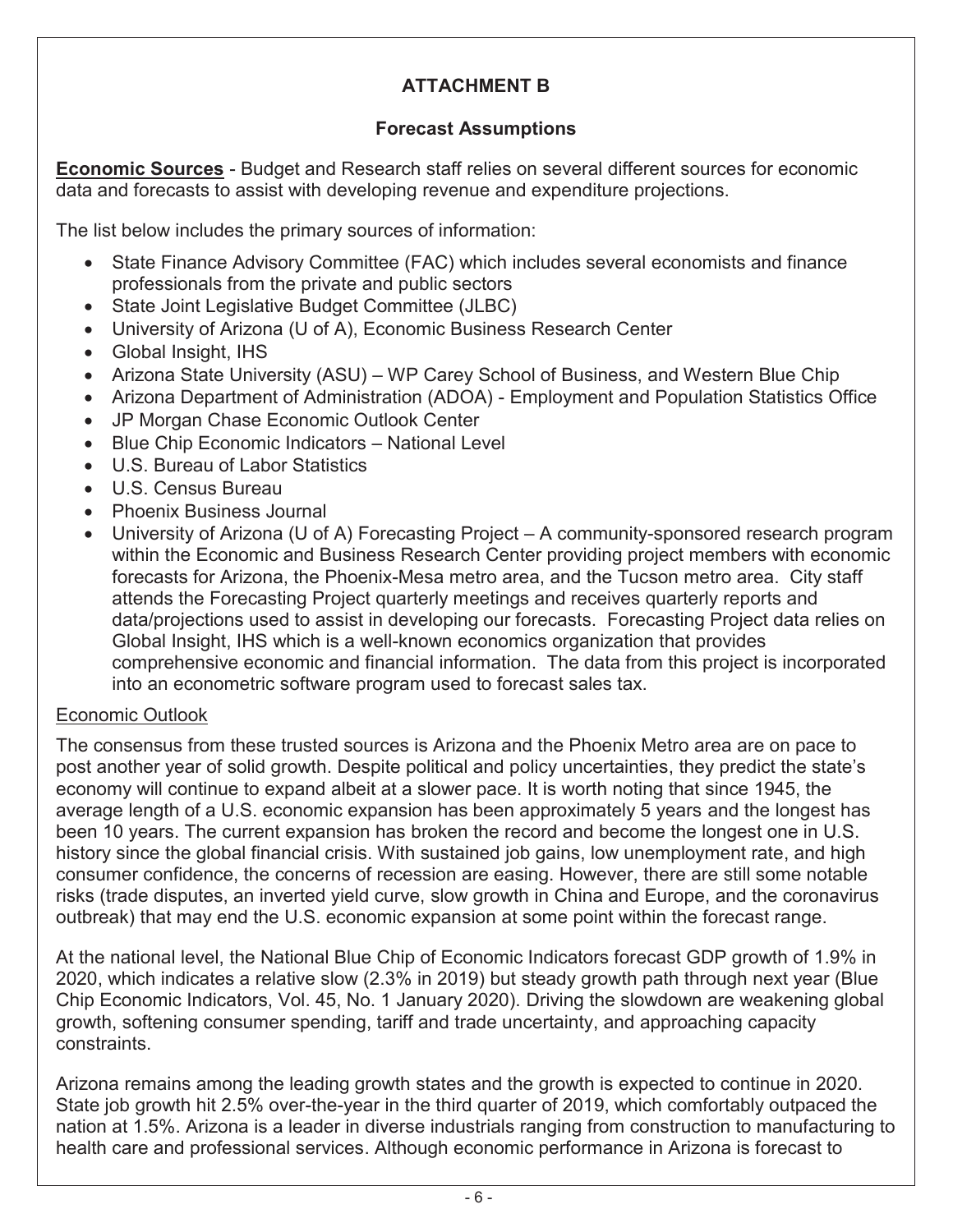decelerate, the pace of state gains is projected to far exceed the national average (Economic Outlook, 2019 4th Quarter Report).

The State's FAC indicated in January 2020 that Arizona ranks 3rd in economic momentum among the nation, which is up from 4th last year. The rankings for major economic factors are listed below:

|                           | AZ Rate | AZ Rank |
|---------------------------|---------|---------|
| Change in Personal Income | 5.4%    |         |
| Change in Population      | 1.7%    | 2       |
| Change in Employment      | $2.4\%$ |         |

Other significant economic assumptions from trusted sources built into this forecast include the following:

- Personal income for the Phoenix Metro area is projected to grow an average of 5.9% for the forecast and range from 5.8% to 6.0% (U of A Economic Research Center).
- Growth in population is expected to continue, but at lower rates than historical growth. Phoenix Metro population is projected to grow 1.8% in 2020, flat from 1.8% in 2019 (U of A Economic Research Center).
- Non-farm employment in metro Phoenix is estimated to grow 2.5% in 2020, a decrease from 3.1% in 2019 (U of A Economic Research Center).
- Arizona unemployment is estimated to fall to 4.5% in 2020, compared to 4.9% in 2019 (U of A Economic Research Center).
- The near term outlook for real estate in Greater Phoenix remains optimistic. Single-family residential permits are projected to increase by 4% in 2020. Multi-family permits are projected to be flat in 2020 and Greater Phoenix industrial construction is forecast to have significant speculative building activity in 2020 (ASU W.P. Carey School of Business- Greater Phoenix Blue Chip Forecast/ Economic Forecasting Luncheon, November 2019).
- Inflation is expected to increase during the forecast period with the Consumer Price Index-All Urban Consumers (CPI-U) rising by 2.1% in FY 2020-21. (U of A Economic Research Center). In the past 50 years, CPI-U has ranged from negative 0.4% in 2009, to a high of 13.5% in 1980 (U.S. Department of Labor Bureau of Labor Statistics).

**Resource Assumptions**- Revenue growth rates are determined using information from our above mentioned trusted sources, analyzing actual revenue trends and averages, and factoring in any known policy or legislative changes.

Revenue assumptions beyond the broader economic considerations are described below:

- No further period of recession with modest revenue growth for the forecast horizon.
- Annual revenue growth rates range from 3.8% to 5.3% during the forecast period.
- No impact to current revenue tax base, as provided in applicable state statutes and City ordinances.
- No future impact to state shared revenue formulas or legislation or action that could impact city revenue sources.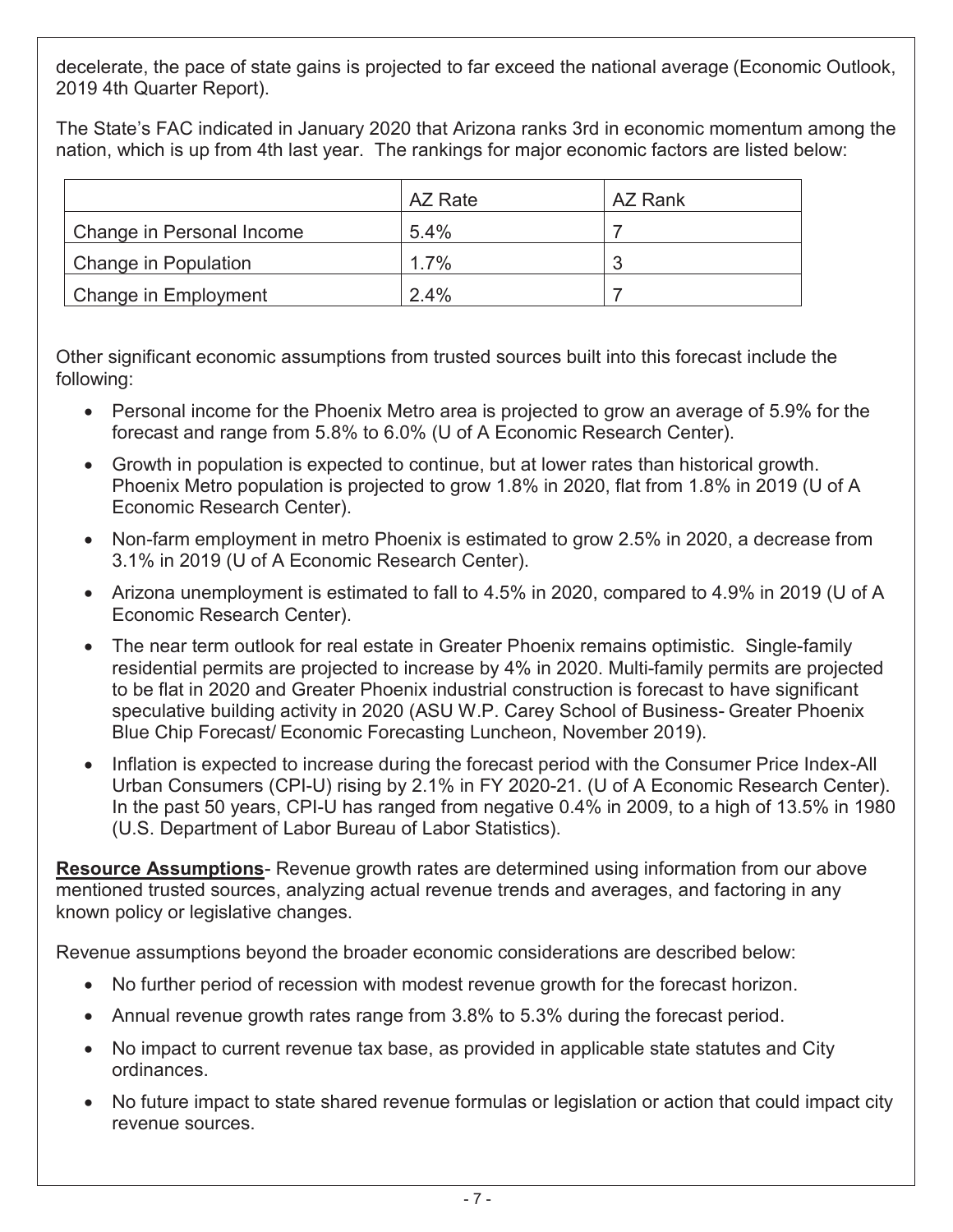- Phoenix's relative population share, which impacts state shared revenue collections, was projected to remain flat throughout the forecast period. The actual share will change annually based on Census Bureau Population Estimates and the 2021-22 share will be impacted by the 2020 Decennial Census.
- No future fee increases or decreases and no new sources of revenue.
- Potential increases to revenue resulting from economic development efforts are not included in the forecast.
- Ranges provided for revenues: upper and lower ends of ranges increase slightly in later years of the forecast reflecting additional economic uncertainty.

**Expenditure Assumptions**- Assumptions regarding forecasted expenditures are described below:

- Annual operating expenditure growth rates, except for pension, are based on the historical growth rate and the estimated average of CPIs through the forecast period.
- Pension costs are based on historical actuals and information provided by the COPERS and PSPRS actuaries. The forecast does not attempt to predict future pension liabilities, assets or other plan assumptions, but rather to account for the currently anticipated costs of pension system.
- The forecast does not include the impact of additional potential reform measures for COPERS or PSPRS or the impact of pending litigation or proposed legislation.
- The forecast includes no additional future funding for program enhancements, unfunded mandates, expiring grants, etc.
- Pay-as-you-go capital costs are based on the preliminary estimates in the five-year Capital Improvement Program.
- x The forecast includes projected debt service for the mandated Regional Wireless Cooperative radio replacements, the replacements of the city phone and badging systems, and associated technology infrastructure.
- The contingency fund increases annually \$4M through the forecast period.
- The 2020-21 total compensation costs are based on projections under the current Counciladopted pay plan ordinance and existing employee contracts.
- No other financial impact from changes to labor unit contracts resulting from future negotiations is assumed.
- In forecast years with a projected baseline deficit or surplus, the next year's operating expenses are assumed to decrease or increase by the baseline deficit/surplus amount prior to applying the assumed annual growth projection, as the City is required by Charter to balance the budget each year.
- Ranges provided for operating expenditures: upper and lower ends of ranges increase slightly in later years of the forecast reflecting additional economic uncertainty.

Other Items that Could Impact the Base Budget or the Five-Year Forecast- The costs below are items and needs that do not currently have a funding source or will likely require additional funding and therefore could have an adverse impact on the five-year forecast as it's currently presented. These costs may need to be ultimately borne, in part or in whole, by the General Fund if no other funding source is identified by the time these costs are imminent. Under the direction of the Mayor and City Council, staff has been exploring the potential for a bond program that could address critical public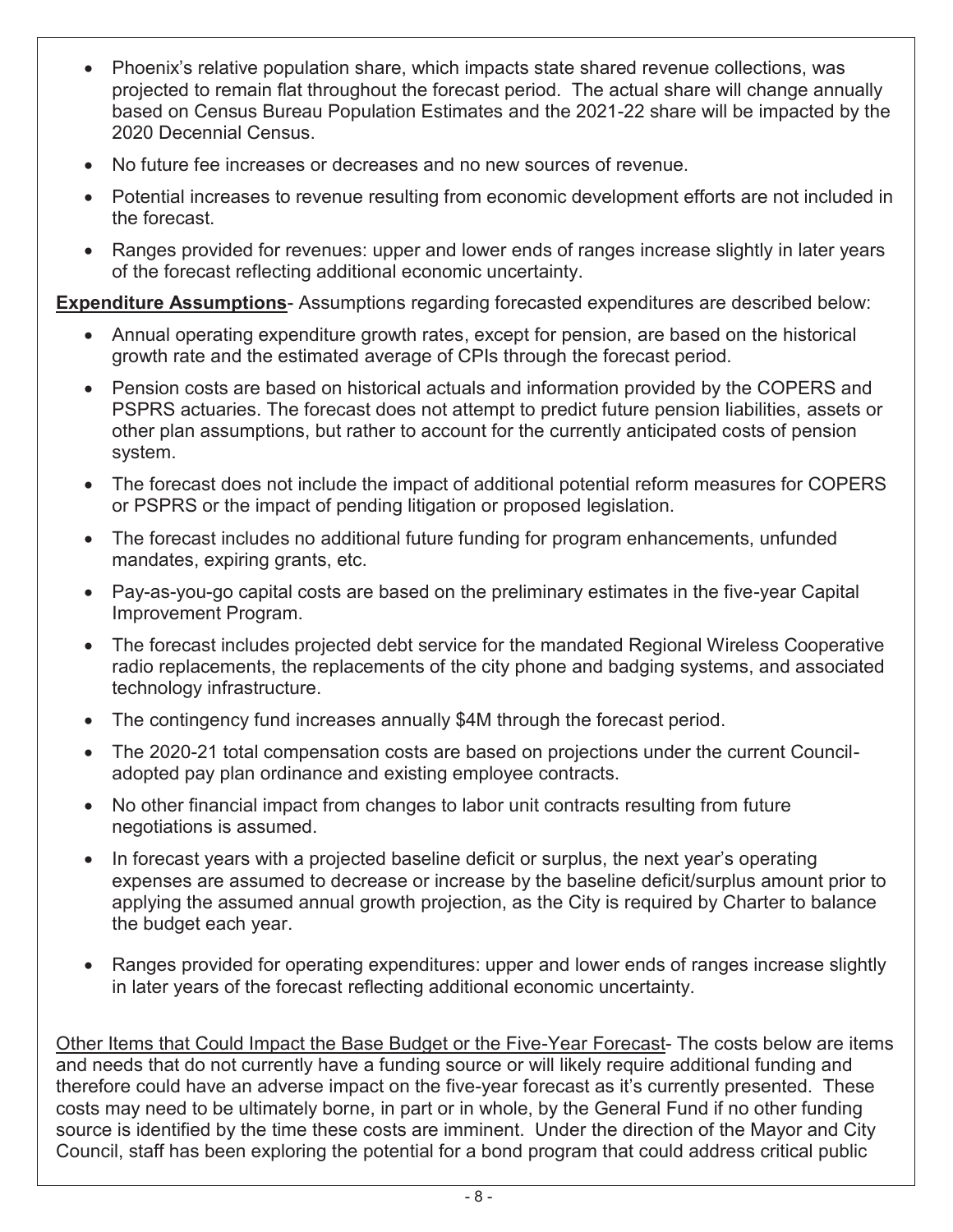safety systems and other city infrastructure. Staff plans to discuss a potential bond election timeline at a future City Council meeting.

- The forecast reflects the continued funding of approximately \$13 million per year that is earmarked to address aging City infrastructure and critical equipment. Examples of these projects include replacing fire life safety systems in City facilities and water intrusion and electrical projects at police headquarters. Also under the direction of the City Manager, staff continues to identify critical needs in all City facilities. This will require the work of several external firms that specialize in facility assessments. Staff has also taken active steps to enhance facility maintenance oversight by centralizing general fund facility maintenance funding and creating a facilities review committee. It is expected that this change will significantly enhance the prioritization of GF facility projects.
- x General Fund vehicle funding has been maintained at \$20 million throughout the forecast period of which \$15 million or 75% is earmarked for public safety. While the forecast shows increased funding for vehicle replacements, the citywide need is much greater than the funding that is available. In the Fire Department additional funding is needed to replace apparatus equipment including pumpers, ambulances and ladders, which were originally purchased with voter approved General Obligation Bond funds. Of the 88 fire pumper trucks in the fleet, over half will be due for replacement in the next five years. With limited funding available, a lease/purchase program was approved by Council to authorize the purchase of 15 fire pumper trucks at a cost of \$1.2 million per year starting in FY 2014-15, and these costs have been included in the forecast. Additionally, over 1,500 other GF city vehicles will come due for replacement throughout the forecast period. We continue to work with Public Works and Finance to develop a funding strategy that could address this need.
- The Police Department has an aerial fleet that consist of six helicopters and several fixed wing aircraft. Five of the helicopters are used to support daily patrol operations and one is used for mountain rescue. All of the helicopters and fixed wing aircraft are over ten years old and require a significant amount of annual maintenance to keep them operational and safe according to FAA standards. Given the age, maintenance and number of hours the aerial fleet is used annually it is likely that the entire fleet will need to be replaced in the near future. Funding for a replacement helicopter has been reserved in the current year. The cost to replace the entire aerial fleet is currently estimated between \$42 - \$48 million.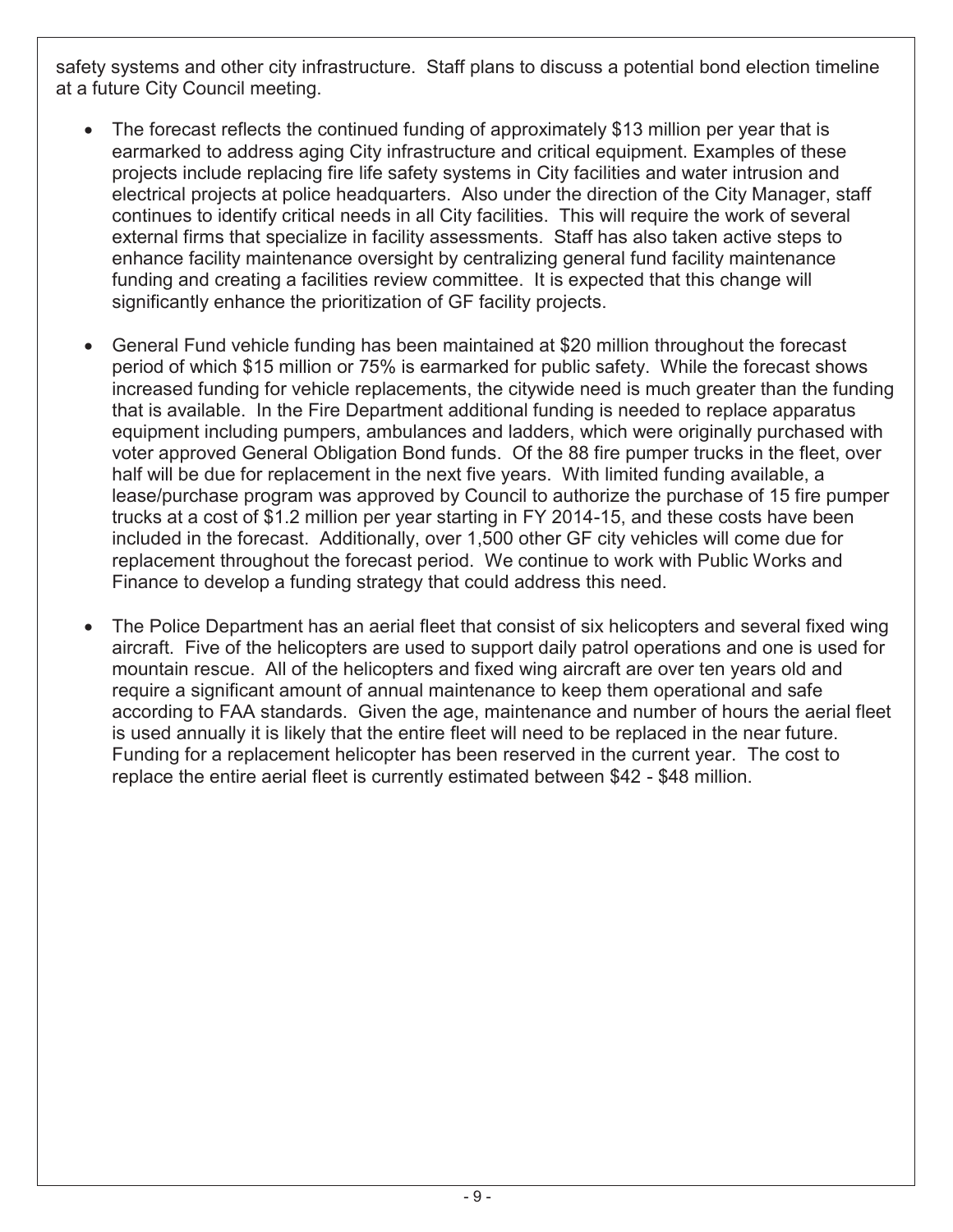# **ATTACHMENT C**

### **Stress Testing for General Fund**

<span id="page-13-0"></span>**Background** – "The business cycle is at a critical juncture. Recession risks in the U.S. are as high as they have been since the record-long economic expansion began more than a decade ago. Recessions and their place in the business cycle are an accepted fact of life in any organization, especially government. Therefore, preparing for recessions is an equally inescapable concept, with potentially devastating consequences for those who treat it as an afterthought." (Moody's Analytics, 2019). Stress testing was done for the General Fund to help the City better prepare for the next recession.

**Methodology/Assumptions**- "Stress test" in financial terminology, is an analysis or simulation designed to determine the ability of a given entity to deal with an economic crisis. Instead of doing a financial projection on a "best estimate" basis, a company or its regulators may do stress testing to estimate how robust an entity performs in certain negative circumstances, a form of scenario analysis. There are two scenarios for this stress testing: moderate and severe recession scenarios.

**Attachment D** shows a hypothetical moderate recession that is estimated to start in 2021-22. This scenario assumes that General Fund revenue, except state-shared income tax, will decline by 1% for two consecutive years. According to Moody's Analytics, a recession typically affects budgets for at least two years. Although a moderate recession may impact revenue by more than 1%, the model is simulated with a 1% decrease. State-shared income tax distributed to cities and towns is based on the collections from 2 years prior, so the state-shared income tax decrease due to a moderate recession will not affect the revenue until 2023-24.

**Attachment E** shows a hypothetical severe recession that is estimated to start in 2021-22. This scenario assumes that General Fund revenue, except state-shared income tax, will decline by 3% for three consecutive years. The Great Recession lasted for about three years, so the severe scenario is estimated to affect the revenue for three consecutive years. Although a severe recession may hit the revenue by more than 3%, for simulation purpose, this stress test used a 3% decrease. Similar to the moderate scenario, the state-shared income tax decrease caused by the economic recession will not affect the revenue until 2023-24.

Assumptions for recoveries, fund transfers and expenditures remain the same as the model shown in **Attachment A**. However, the expenditures for the forecast period will be different due to the methodology applied in the model. When a deficit or surplus is projected, the next year's operating expenses are assumed to be decreased or increased by the deficit/surplus amount prior to applying the assumed annual projected growth rate, as the City is required by Charter to balance the budget each year.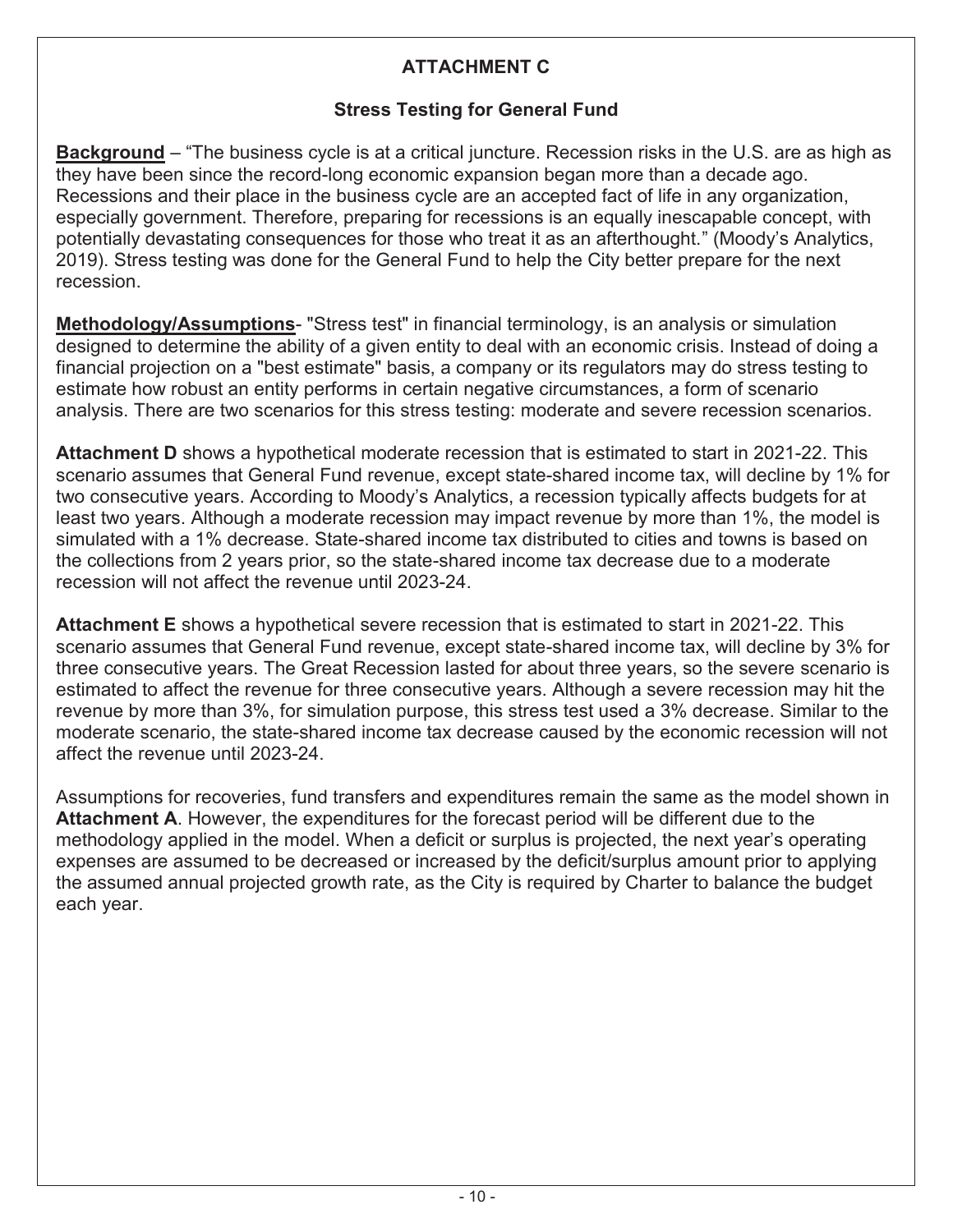<span id="page-14-0"></span>

| <b>ATTACHMENT D</b><br>5-Year General Fund Forecast - Moderate Recession Scenario (\$Millions) |                |                        |                   |                                   |                   |                   |
|------------------------------------------------------------------------------------------------|----------------|------------------------|-------------------|-----------------------------------|-------------------|-------------------|
|                                                                                                | 2019-20        | 2020-21                |                   | <b>For Planning Purposes Only</b> |                   |                   |
|                                                                                                | <b>Adopted</b> | Preliminary            | 2021-22           | 2022-23                           | 2023-24           | 2024-25           |
|                                                                                                | <b>Budget</b>  | <b>Budget Estimate</b> | <b>Forecast</b>   | <b>Forecast</b>                   | <b>Forecast</b>   | <b>Forecast</b>   |
| <b>Resources</b>                                                                               |                |                        |                   |                                   |                   |                   |
| Local Taxes                                                                                    | \$506          | \$533                  | $$522 - $530$     | $$517 - $534$                     | $$532 - $558$     | $$550 - $586$     |
| <b>State Shared Revenues</b>                                                                   | 463            | 496                    | $494 - 501$       | $500 - 516$                       | $505 - 529$       | $512 - 545$       |
| <b>Primary Property Tax</b>                                                                    | 171            | 180                    | $177 - 180$       | 174 - 179                         | 179 - 188         | 185 - 197         |
| User Fees and Other                                                                            | 133            | 141                    | 139 - 141         | 136 - 140                         | 138 - 144         | 140 - 149         |
| Other (Carryover Balance, Transfers, Recoveries)                                               | 73             | 61                     | 17                | 20                                | 25                | 40                |
| Unused Contingency from Prior Year                                                             | 48             | 55                     | 59                | 63                                | 67                | 71                |
| <b>Total Resources</b>                                                                         | \$1,394        | \$1,466                | $$1,408 - $1,428$ | $$1,410 - $1,452$                 | $$1,446 - $1,511$ | $$1,498 - $1,588$ |
| <b>Expenditures</b>                                                                            |                |                        |                   |                                   |                   |                   |
| <b>Operating Expenditures</b>                                                                  | \$985          | \$1.012                | $$1,047 - $1,042$ | $$1,008 - $1,002$                 | $$1,005 - $998$   | $$1,035 - $1,027$ |
| <b>Civilian Pension</b>                                                                        | 89             | 92                     | 93                | 95                                | 98                | 100               |
| Sworn Public Safety Pension                                                                    | 223            | 236                    | 244               | 255                               | 265               | 275               |
| Contingency                                                                                    | 55             | 59                     | 63                | 67                                | 71                | 75                |
| Set-Asides                                                                                     | 3              |                        |                   |                                   |                   |                   |
| Pay-As-You-Go Capital (Includes Technology Plan)                                               | 19             | 19                     | 19                | 18                                | 18                | 18                |
| Minimum Vehicles                                                                               | 20             | 20                     | 20                | 20                                | 20                | 20                |
| <b>Total Expenditures</b>                                                                      | \$1,394        | \$1,438                | $$1,486 - $1,481$ | $$1,463 - $1,457$                 | $$1,477 - $1,470$ | $$1,523 - $1,515$ |
| <b>PROJECTED (DEFICIT)/SURPLUS:</b>                                                            | $s -$          | \$28                   | $$(78) - $(53)$   | $$(53) - $(5)$                    | $$(31) - $41$     | $$(25) - $73$     |

\* The forecast assumes moderate recession in 2021-22 and 2022-23, no fee increases or decreases and no new revenue sources.

\* No changes to current revenue base as provided in state and city laws or to state shared revenue formulas.

\* Relative population share used in calculating state shared revenues in 2020-21 was based on the 2018 Census Bureau Population Estimate. It was projected to remain flat throughout the forecast period. The actual share will change annually based on Census Bureau Population Estimates and the 2021-22 share will be impacted by the 2020 Decennial Census.

#### **Other Forecast Notes:**

\* Ranges provided for revenues and operating expenditures. Upper & lower ends of ranges increase slightly in later years of forecast reflecting additional economic uncertainty in the later years.

\* Ranges include pessimistic and optimistic scenario within assumptions provided by the primary sources of economic information mentioned in this report.

\* When a baseline deficit or surplus is projected, the next year's operating expenses are assumed to be decreased or increased by the baseline deficit/surplus amount prior to applying the assumed annual projected growth rate, as the City is required by Charter to balance the budget each year.

### **Key Resource Forecast Assumptions: Key Expenditure Forecast Assumptions:**

\* The contingency fund increases annually \$4M through the forecast period.

\* Includes no additional future funding for program enhancements, unfunded mandates, expiring grants, etc.

\* 2021-22 employee costs based on projections under the current Council-adopted pay plan ordinance and employee contracts. No assumptions have been made concerning future labor contract negotiations. Pension costs based on required and projected contribution rates provided by the respective pension system actuaries.

\* Non-personnel related expenditures for 2021-22 and beyond assumes expenditure growth is in line with recent historical averages.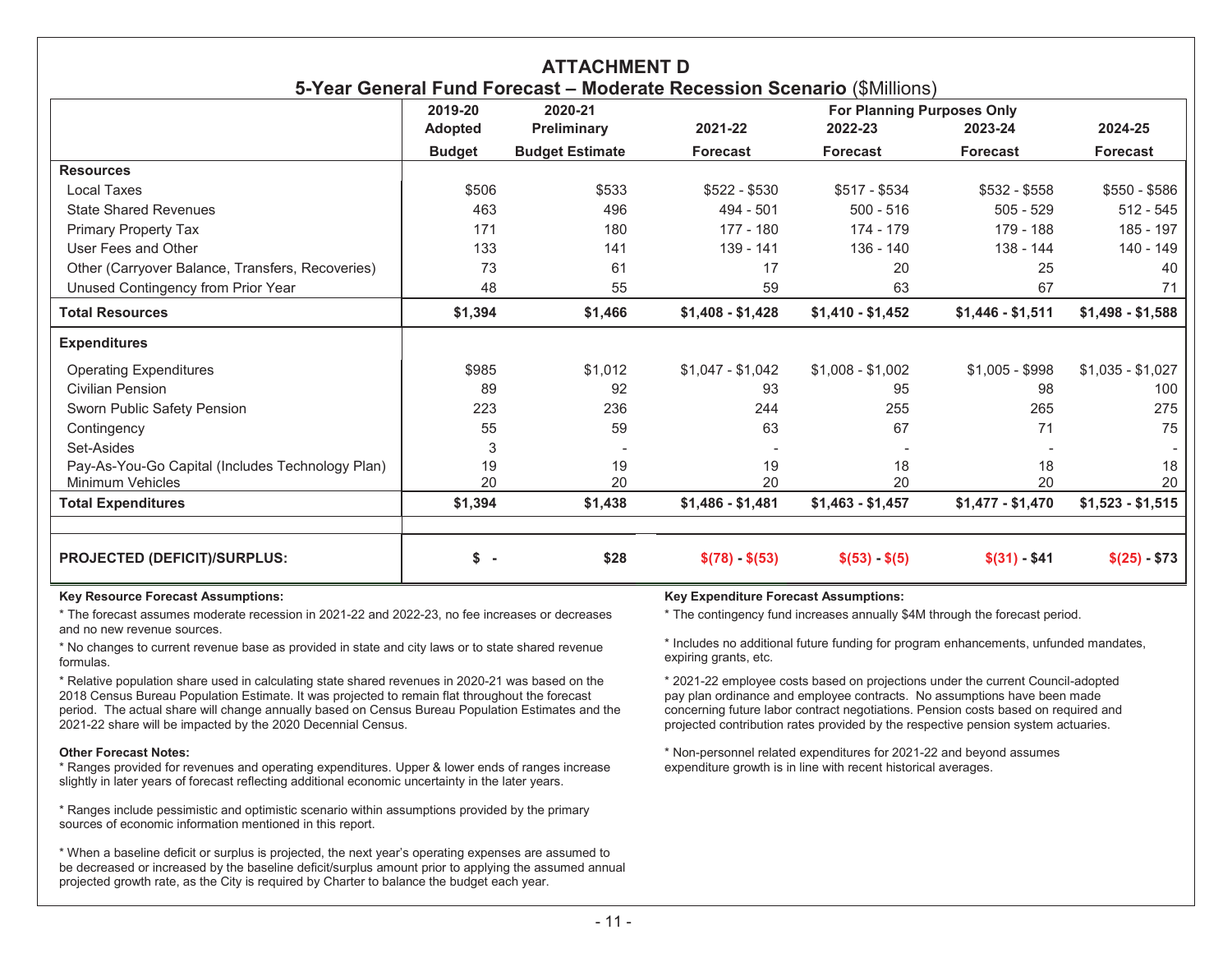<span id="page-15-0"></span>

| <b>ATTACHMENT E</b><br>5-Year General Fund Forecast - Severe Recession Scenario (\$Millions) |                                |                        |                   |                                   |                   |                   |
|----------------------------------------------------------------------------------------------|--------------------------------|------------------------|-------------------|-----------------------------------|-------------------|-------------------|
|                                                                                              | 2019-20<br>2020-21             |                        |                   | <b>For Planning Purposes Only</b> |                   |                   |
|                                                                                              | <b>Adopted</b>                 | Preliminary            | 2021-22           | 2022-23                           | 2023-24           | 2024-25           |
|                                                                                              | <b>Budget</b>                  | <b>Budget Estimate</b> | <b>Forecast</b>   | <b>Forecast</b>                   | <b>Forecast</b>   | <b>Forecast</b>   |
| <b>Resources</b>                                                                             |                                |                        |                   |                                   |                   |                   |
| Local Taxes                                                                                  | \$506                          | \$533                  | $$510 - $519$     | $$494 - $509$                     | $$477 - $500$     | $$493 - $526$     |
| <b>State Shared Revenues</b>                                                                 | 463                            | 496                    | 489 - 496         | $489 - 505$                       | 471 - 494         | 471 - 502         |
| Primary Property Tax                                                                         | 171                            | 180                    | 173 - 176         | $167 - 172$                       | $160 - 168$       | $166 - 176$       |
| User Fees and Other                                                                          | 133                            | 141                    | $136 - 138$       | 130 - 135                         | $125 - 132$       | 127 - 136         |
| Other (Carryover Balance, Transfers, Recoveries)                                             | 73                             | 61                     | 17                | 20                                | 25                | 40                |
| Unused Contingency from Prior Year                                                           | 48                             | 55                     | 59                | 63                                | 67                | 71                |
| <b>Total Resources</b>                                                                       | \$1,394                        | \$1,466                | $$1,384 - $1,405$ | $$1,363 - $1,404$                 | $$1,325 - $1,386$ | $$1,368 - $1,451$ |
| <b>Expenditures</b>                                                                          |                                |                        |                   |                                   |                   |                   |
| <b>Operating Expenditures</b>                                                                | \$985                          | \$1,012                | $$1,047 - $1,042$ | \$984 - \$978                     | $$956 - $949$     | $$909 - $902$     |
| <b>Civilian Pension</b>                                                                      | 89                             | 92                     | 93                | 95                                | 98                | 100               |
| Sworn Public Safety Pension                                                                  | 223                            | 236                    | 244               | 255                               | 265               | 275               |
| Contingency                                                                                  | 55                             | 59                     | 63                | 67                                | 71                | 75                |
| Set-Asides                                                                                   | 3                              |                        |                   |                                   |                   |                   |
| Pay-As-You-Go Capital (Includes Technology Plan)                                             | 19                             | 19                     | 19                | 18                                | 18                | 18                |
| Minimum Vehicles                                                                             | 20                             | 20                     | 20                | 20                                | 20                | 20                |
| <b>Total Expenditures</b>                                                                    | \$1,394                        | \$1,438                | $$1,486 - $1,481$ | $$1,439 - $1,433$                 | $$1,428 - $1,421$ | $$1,397 - $1,390$ |
| <b>PROJECTED (DEFICIT)/SURPLUS:</b>                                                          | \$<br>$\overline{\phantom{a}}$ | \$28                   | $$(102) - $(76)$  | $$(76) - $(29)$                   | $$(103) - $(35)$  | $$(29) - $61$     |

\* The forecast assumes severe recession from 2021-22 to 2023-24, no fee increases or decreases and no new revenue sources.

\* No changes to current revenue base as provided in state and city laws or to state shared revenue formulas.

\* Relative population share used in calculating state shared revenues in 2020-21 was based on the 2018 Census Bureau Population Estimate. It was projected to remain flat throughout the forecast period. The actual share will change annually based on Census Bureau Population Estimates and the 2021-22 share will be impacted by the 2020 Decennial Census.

#### **Other Forecast Notes:**

\* Ranges provided for revenues and operating expenditures. Upper & lower ends of ranges increase slightly in later years of forecast reflecting additional economic uncertainty in the later years.

\* Ranges include pessimistic and optimistic scenario within assumptions provided by the primary sources of economic information mentioned in this report.

\* When a baseline deficit or surplus is projected, the next year's operating expenses are assumed to be decreased or increased by the baseline deficit/surplus amount prior to applying the assumed annual projected growth rate, as the City is required by Charter to balance the budget each year.

#### **Key Resource Forecast Assumptions: Key Expenditure Forecast Assumptions:**

\* The contingency fund increases annually \$4M through the forecast period.

\* Includes no additional future funding for program enhancements, unfunded mandates, expiring grants, etc.

Page 25

\* 2020-21 employee costs based on projections under the current Council-adopted pay plan ordinance and employee contracts. No assumptions have been made concerning future labor contract negotiations. Pension costs based on required and projected contribution rates provided by the respective pension system actuaries.

\* Non-personnel related expenditures for 2021-22 and beyond assumes expenditure growth is in line with recent historical averages.